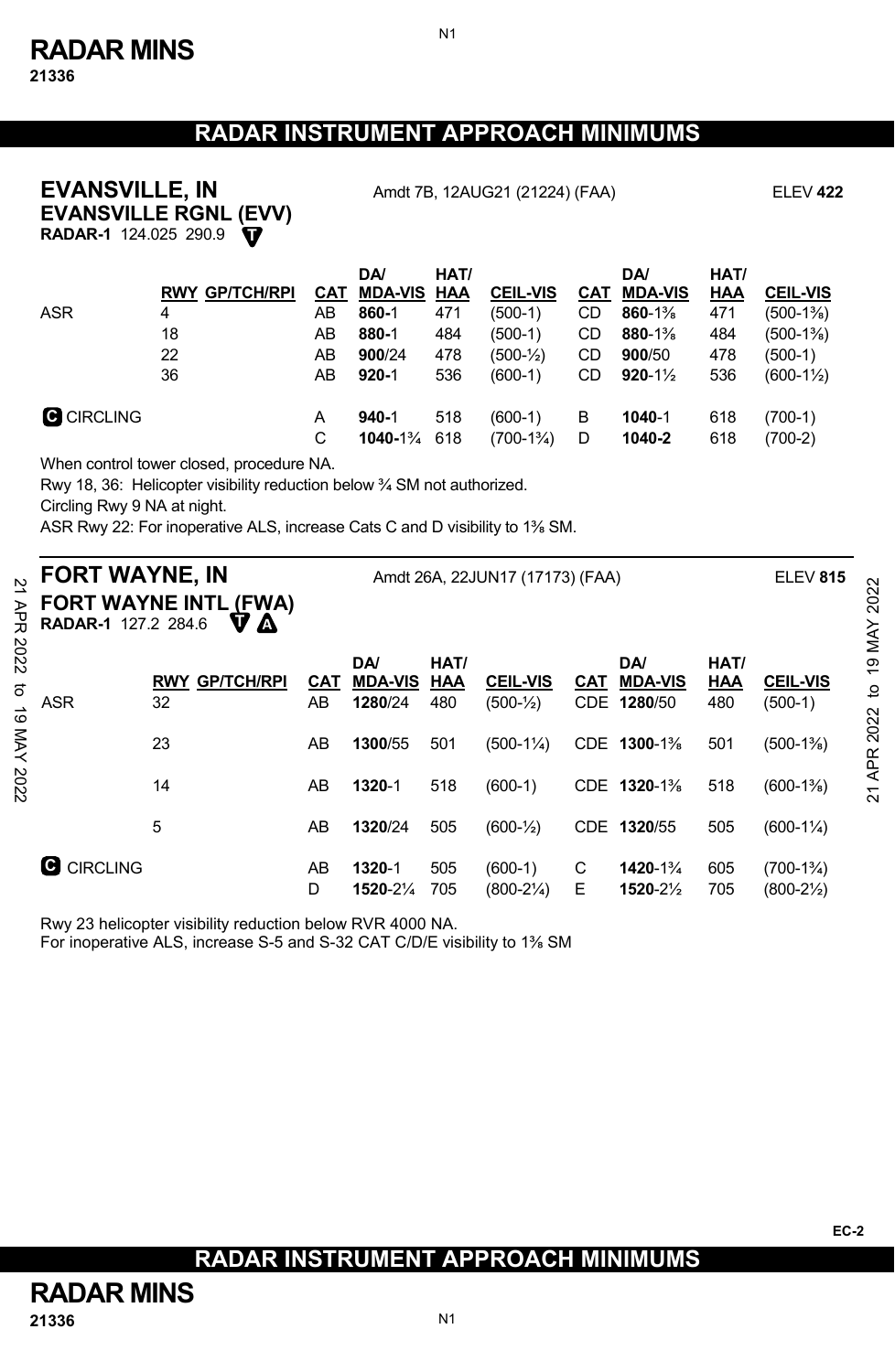#### **RADAR INSTRUMENT APPROACH MINIMUMS**

N2

| <b>TERRE HAUTE, IN</b><br><b>RADAR-1</b> 125.45 339.8 | <b>TERRE HAUTE RGNL (HUF)</b><br><b>VA</b>       | Amdt 5C, 25FEB21 (21056) (FAA) | <b>ELEV 589</b>                                         |                                         |                                                          |                                               |                                                                  |                                  |                                                       |
|-------------------------------------------------------|--------------------------------------------------|--------------------------------|---------------------------------------------------------|-----------------------------------------|----------------------------------------------------------|-----------------------------------------------|------------------------------------------------------------------|----------------------------------|-------------------------------------------------------|
| <b>ASR</b>                                            | <b>GP/TCH/RPI</b><br><b>RWY</b><br>32<br>23<br>5 | <u>CAT</u><br>AB<br>AB<br>AB   | DA/<br><b>MDA-VIS</b><br>$980 - 1$<br>1100-1<br>1220/24 | HAT/<br>$\frac{HAA}{391}$<br>518<br>642 | <b>CEIL-VIS</b><br>$(400-1)$<br>$(600-1)$<br>$(700-1/2)$ | CAT<br><b>CDE</b><br><b>CDE</b><br><b>CDE</b> | <b>DA</b><br><b>MDA-VIS</b><br>$980 - 1\%$<br>1100-1%<br>1220-1% | HAT/<br>HAA<br>391<br>518<br>642 | <b>CEIL-VIS</b><br>(400-11/8)<br>(600-1%)<br>(700-1%) |
| <b>G</b> CIRCLING                                     |                                                  | AB<br>D                        | 1220-1<br>1220-2                                        | 631<br>631                              | (700-1)<br>(700-2)                                       | С<br>Е                                        | $1220 - 1\%$<br>1400-3                                           | 631<br>811                       | (700-11/8)<br>(900-3)                                 |

Circling NA NW of Rwy 5-23 for Cat E aircraft.

When control tower closed, procedure NA.

Rwy 5, for inoperative ALS, increase Cat E visibility to 1⅞ SM.

Rwy 32, helicopter visibility reduction below ¾ SM NA.

| AP<br>PR | TOLEDO, OH<br>EUGENE F KRANZ TOLEDO EXPRESS (TOL)<br><b>RADAR-1</b> 134.35 317.55 | Amdt 19D, 10SEP20 (20254) (FAA) |                   | ELEV 683   | $\sim$<br>202<br><b>19 MAY</b> |            |                     |     |                |      |                      |      |
|----------|-----------------------------------------------------------------------------------|---------------------------------|-------------------|------------|--------------------------------|------------|---------------------|-----|----------------|------|----------------------|------|
| 2022     |                                                                                   |                                 |                   |            | DA/                            | HAT/       |                     |     | DA/            | HAT/ |                      |      |
| ನ        |                                                                                   | <b>RWY</b>                      | <b>GP/TCH/RPI</b> | <b>CAT</b> | <b>MDA-VIS</b>                 | <b>HAA</b> | <b>CEIL-VIS CAT</b> |     | <b>MDA-VIS</b> | HAA  | <b>CEIL-VIS</b>      |      |
|          | <b>ASR</b>                                                                        | 25                              |                   | AB         | 1040/24                        | 362        | $(400-1)$ C         |     | 1040/35        | 362  | $(400-5/8)$          | đ    |
| ಠ        |                                                                                   |                                 |                   | DE         | 1040/55                        | 362        | $(400-1)$           |     |                |      |                      | 2022 |
| XAN      |                                                                                   | 16                              |                   | <b>ABC</b> | 1060-1                         | 386        | $(400-1)$           | DE  | 1060-11/4      | 386  | $(400-1\frac{1}{4})$ |      |
|          |                                                                                   | 34                              |                   | AB         | 1080-1                         | 412        | $(500-1)$           | CD  | 1080-11/4      | 412  | $(500-1\frac{1}{4})$ | APR  |
| 2022     |                                                                                   |                                 |                   | Е          | $1080 - 1\frac{1}{2}$          | 412        | (500-1½)            |     |                |      |                      |      |
|          |                                                                                   |                                 |                   | AB         | 1140/24                        | 457        | $(500-1)$ C         |     | 1140/45        | 457  | $(500-1\%)$          | 21   |
|          |                                                                                   |                                 |                   | DE         | 1140/50                        | 457        | $(500-1)$           |     |                |      |                      |      |
|          |                                                                                   |                                 |                   |            |                                |            |                     |     |                |      |                      |      |
|          | <b>CIRCLING</b>                                                                   |                                 |                   | AB         | 1200-1                         | 517        | (600-1)             | - C | 1300-1%        | 617  | $(700-1\frac{3}{4})$ |      |
|          |                                                                                   |                                 |                   | D          | 1360-21/4                      | 677        | (700-21/4) E        |     | 1400-21/2      | 717  | $(800-2\frac{1}{2})$ |      |

When Control Tower closed, ASR NA.

Rwy 16 helicopter visibility reduction below ¾ SM not authorized.

Rwy 34 helicopter visibility reduction below ¾ SM not authorized.

For inoperative ALS, increase S-7 CAT D/E visibility to 1⅜ SM.

For inoperative ALS, increase S-25 CAT C/E visibility to RVR 5500.

## **RADAR INSTRUMENT APPROACH MINIMUMS**